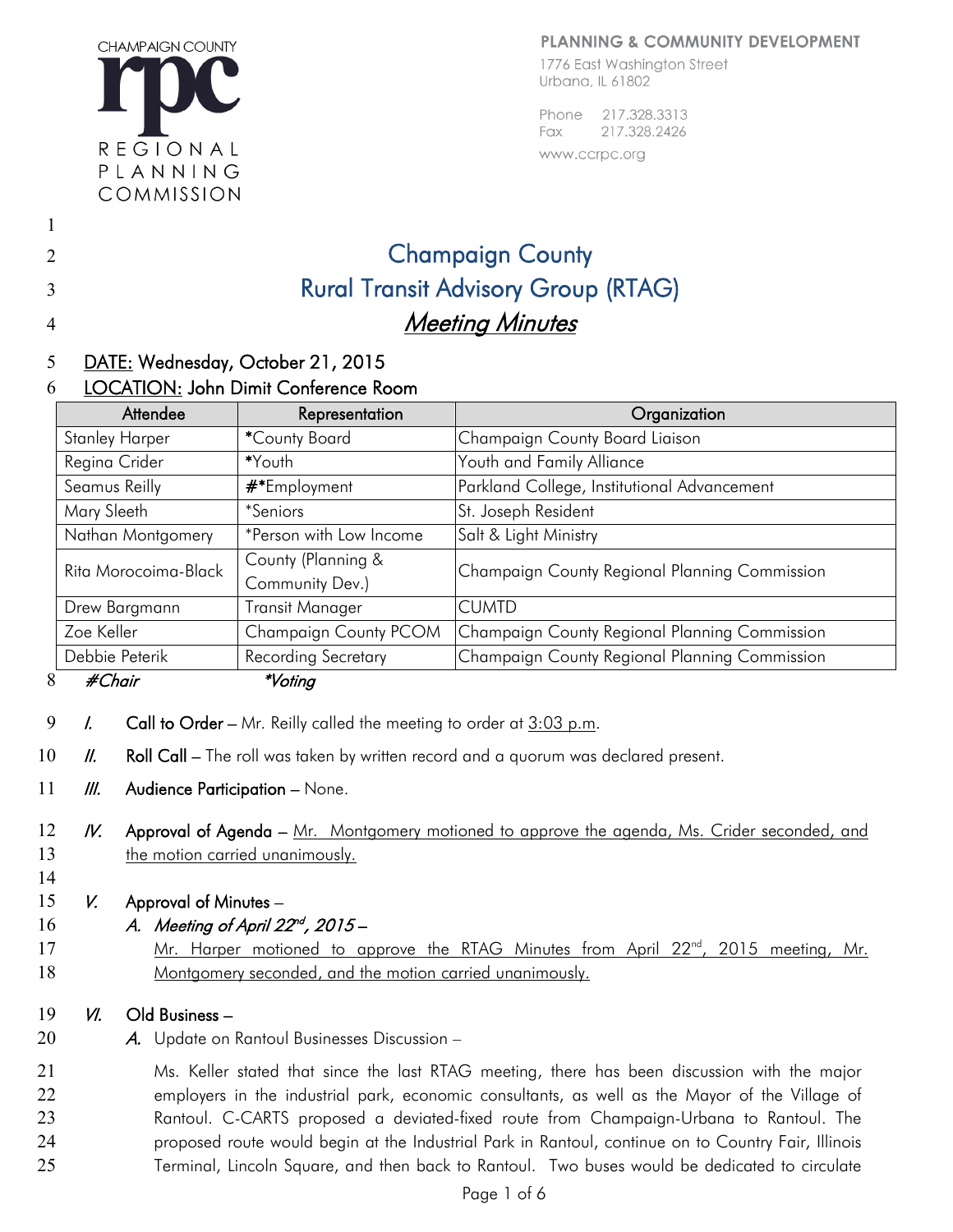26 the Rantoul area. Further discussion will be required between CUMTD, the parties in Rantoul, and 27 28 RPC as the cost of the service was a concern to the Village of Rantoul. The following comments were made by the advisory group:

- Ms. Crider asked what cost was proposed to Rantoul. The total cost to operate the vehicle traveling to and from Rantoul during the period from January 1, 2016 through June 27, 2017 is \$222,671. It was proposed that there would be a 50% cost share, thereby making the actual total cost \$111,335. Mr. Bargmann indicated that the attendees at the presentation discussed the possibility of splitting the cost with the number of employers as well as the Village of Rantoul.
- 35 36 37 38 39 40 41 42 43 44 • Ms. Crider asked who was at the presentation. Mr. Bargmann indicated that the audience for the presentation consisted of representatives from the different businesses in the industrial park area. Ms. Crider mentioned that she has been a part of Rantoul Tomorrow, and was surprised that the presentation was presented to only six people from the Industrial Park when there is a whole subcommittee that is specific to transportation. Mr. Bargmann mentioned that CUMTD/RPC is also participating in the Rantoul Tomorrow. Mr. Bargmann mentioned that CUMTD/RPC attended the meetings to determine what the challenges were which prompted CUMTD to create the presentation of the proposal to the Village of Rantoul employers. The presentation will be shared with the Rantoul for Tomorrow subcommittee in November.
- 45 46 47 48 49 • Mr. Bargmann indicated that the biggest challenge for the employers in Rantoul is to expand their employee pool; to increase the number of applicants that could potentially come to work for the employers if they had transportation available. Another suggestion was to encourage people already living and working in Rantoul to work at the industrial park area.
	- Mr. Bargmann commented that the goal was to implement the fixed route portion, and then dedicate two buses to the Rantoul area to run a similar demand response service.
	- **B.** Update on Pay Structure for Drivers Mr. Bargmann reported that as of July 1<sup>st</sup>, the policy has changed in that drivers are being paid for the time they are in the vehicle throughout the working day. The pay structure for drivers is as follows:
		- Up to a 5 hour day straight pay.
		- Over a 5 hour day but under an 8 hour day up to 30 minutes of the time is deducted for a break.
			- Over an 8 hour day, up to an hour is deducted for a lunch break.
- 59 **VII.** New Business

50 51

52 53 54

55

56 57

58

60 61 62 63 64 65 66 67 A. C-CARTS FY15 4<sup>th</sup> Quarter (April-June) Service & Fiscal Reports and the C-CARTS FY16 1st Quarter (July-Sept) Service & Fiscal Reports – Ms. Keller discussed the reports that include trip breakout, vehicle miles and hours, and new ridership. The totals of eligible expenses for the first quarter fiscal report will not be available until the quarter is closed out. At the end of the last fiscal year, a total of \$553,500 was spent and \$187,600 remained. When IDOT determined the funding for this fiscal year, one factor that was considered was how much money has been left in the grant account in the past. Since C-CARTS is a start-up, and newer than the other systems, the amount is not significant. As service contracts are implemented, C-CARTS will draw more of the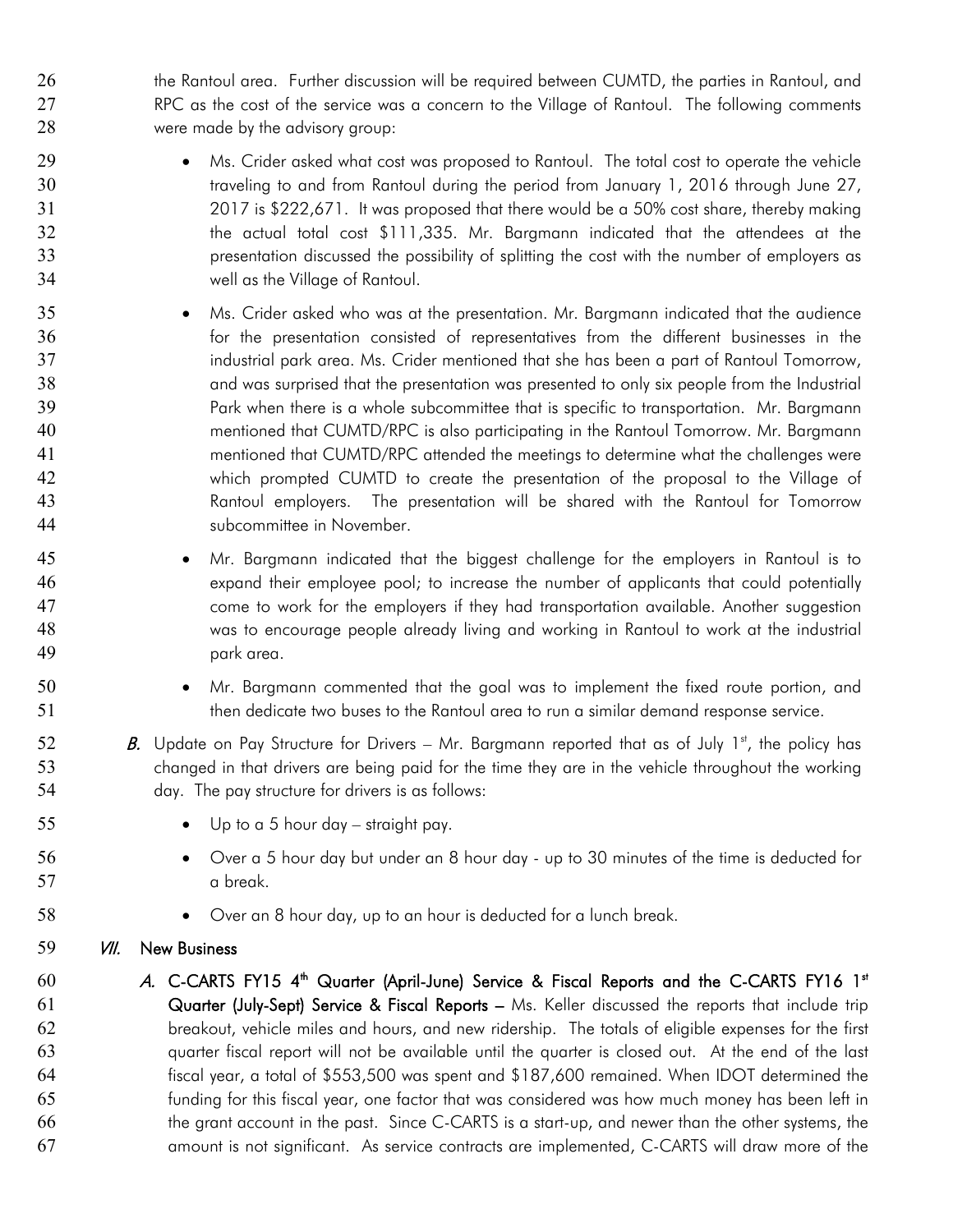- 68 money down. Service contracts will not only help the system, but will also encourage IDOT to 69 70 provide more funding in the future. The fleet has doubled since the eight new vehicles were received.
	- Mr. Montgomery requested a breakdown of denials. Mr. Bargmann stated the top two denial reasons are:
		- The time slot the rider is requesting is already full.
	- The policy is to call two business days in advance. People have been calling for the same day or next day trip.

Ms. Keller added that a third reason based on the survey was the request for weekend trips, but it was not a significant number of requests. Ms. Crider asked if there were many denial reasons for the earlier start times not being available. Mr. Bargmann indicated that there were some requests for the 5:00 a.m.-6:00 a.m. timeframe, but not a large number. Ms. Keller referenced the survey results found in the meeting folders provided to the members. Riders did respond that they would like earlier service, later service, and weekend hours. However, since the riders are aware of C-CARTS hours, the riders do not generally ask for special hours.

83 More discussion followed on the Rantoul presentation:

71 72

73

74 75

- 84 85 86 87 88 89 90 Mr. Harper questioned the shifts of the employers and their regularity. Mr. Bargmann directed the group to the Rantoul presentation page where it was indicated that there are shift times before 6:00 a.m. There are other shifts where employees do not get out of work until 8:00 p.m. Mr. Bargmann indicated that out of 11 shifts, C-CARTS would likely be able to accommodate eight to nine of the shifts. The number of shifts varies with each employer. Some employers have two shifts and other employers have three shifts. Rantoul Foods has a rolling shift, i.e., 5:45 a.m., then a shift at 6:30 a.m. to accommodate their processing.
- 91 92 93 94 95 96 97 98 99 100 101 102 103 104 Mr. Montgomery asked of the 60% of travelling to Rantoul, how much of that travelling is in Rantoul, vs. from Rantoul to Champaign-Urbana. Ms. Crider indicated in her experience it is more to Champaign. Mr. Bargmann agreed. Mr. Montgomery confirmed that the proposal was two vehicles in Rantoul travelling in the village of Rantoul and one vehicle travelling from Champaign to Rantoul and back. The schedule in the proposal was tailored to the shift times of the employers to get the employees to work in a reasonable time. Mr. Bargmann added that CUMTD and RPC had considered putting in an extra vehicle behind the "express" bus to and from Rantoul during the peak hours. The extra vehicle behind the two vehicles during those shift times would be available to allow additional available capacity. There is a need for more than 28 people to be transported since some of the employers start around the same time. Ms. Crider asked if C-CARTS knew what employers the Rantoul riders were coming to in Champaign. Mr. Bargmann indicated that it varies; riders are currently being dropped off curb to curb. From an efficiency standpoint, Ms. Black commented that this system would be better for the Village of Rantoul than what is currently running.
- 105 106 107 108 109 110 Mr. Montgomery asked if there was a current partnership with Carle Foundation Hospital or any of the health care providers. Ms. Black indicated that there used to be service with Health Alliance, but due to Medicaid changes, C-CARTS is no longer able to provide service. Ms. Crider mentioned the University, but Mr. Bargmann stated that the challenge right now is to be able to pursue the contracts, the way that the system is functioning now, it doesn't allow for flexibility that would be needed at the University. Ms. Black stated that the ultimate goal is to start service with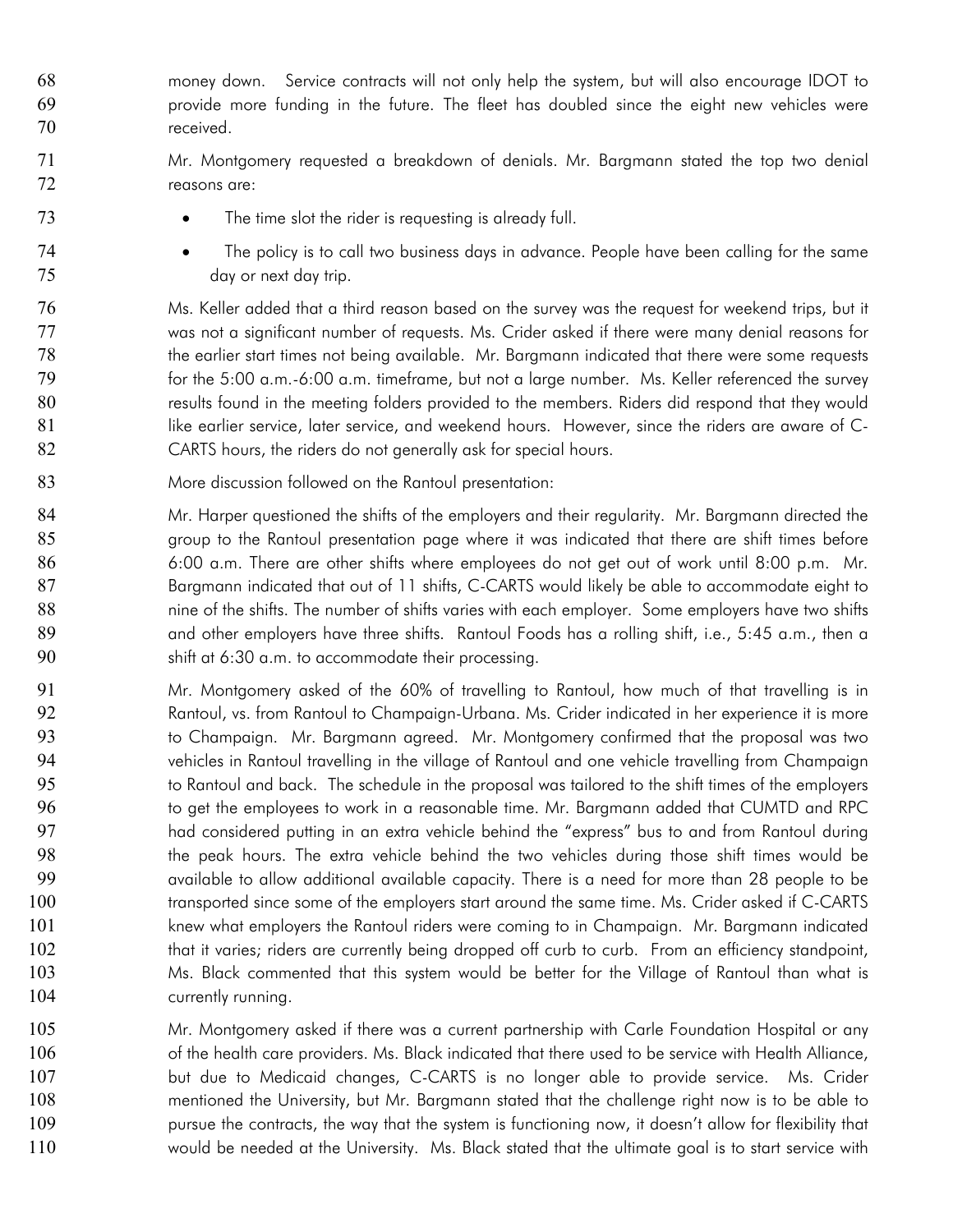- 111 Rantoul, and hopefully, Mahomet and St. Joseph would be interested as well as other smaller 112 communities. In the end, it will be helpful not only for the system, but for the communities.
- 113 114 115 Mr. Harper asked if the budget of 65% reflected the cost amount proposed to Rantoul. Ms. Keller stated yes, that C-CARTS received an executed copy of the agreement from IDOT with the 65% DOAP match, and maximum federal amount.
- 116 117 Mr. Reilly requested that periodically the group be given a survey of the last three, four or five years to see the growth of the program.
- 118 119 120 121 122 123 Mr. Reilly commented on the Parkland College partnership. Parkland College has met with EFE (Employment for Education). Mr. Bargmann is in the process of following up with the contacts, and will look forward to partnering with Parkland College in the future. The Career Academy, which is an effort of Employment for Education, is located at Parkland College. The Career Academy offers opportunities for students in high schools to obtain dual credit in particular areas that the high schools can't support beyond general education, such as automotive.
- 124 125 B. RTAG Annual Report for the County Board  $-$  Ms. Keller discussed the report that will be presented at the County Board Meeting. Following are highlights of the presentation:
	- Fares and Hours of Operation are part of the presentation.
	- There was an average of 86 trips per day in FY 15. Employment trips are the major type of trip, followed by medical trips. There was a change in the medical trips due to the loss of the contract with Health Alliance.
		- Seven percent of trips use the lift; 34% of trips are adults over 60.
		- There were 1,865 registered riders in FY 15.

126

127 128 129

130

131

134

135

- 132 133 • The budgets for FY 15 and FY 16 were presented. There was an increase in the budget for FY 16 of approximately \$100,000.
	- The report included a breakout by type of trip for FY 15.
		- Maps of Transit Dependent Populations are part of the presentation.
	- The presentation includes a chart of the C-CARTS Service Performance and the comparison of the FY 15 four quarters. Much of the data has remained the same. The main trip type – Employment – has increased due to the fact that the medical trips were less due to the loss of contract with Health Alliance. The trip denials the first quarter were high due to a vehicle down at that time.
- 141 142 143 • Based on a survey of riders, 45% of 62 riders surveyed said they would not be able to make the trip without C-CARTS. Some requests for improvements included weekend service and extended hours during the week.
- 144 145 146 • The Intergovernmental Agreement between Champaign County and CUMTD was updated to show the responsibilities, and the time period between updates of the agreement has been changed to October 1, 2015 – June 30, 2018 instead of the yearly update.
- 147 148 • The Vehicle Lease Agreement was updated with the new C-CARTS buses. It is still \$1.00 per year per vehicle.
- 149 150 • The Procurement Policy, specific to the rural transportation system, was changed slightly to reflect IDOT compliance findings.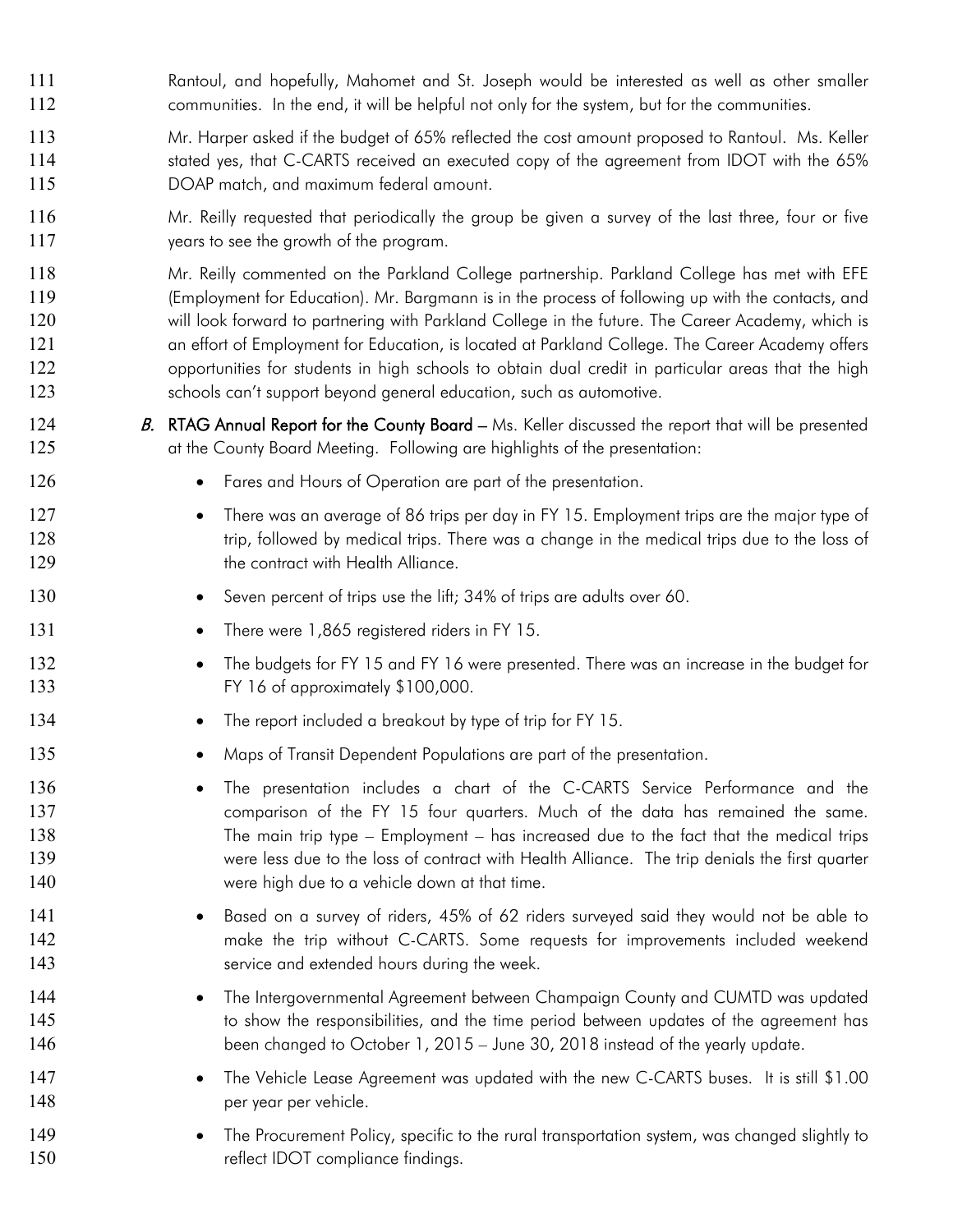| 151<br>152               | There are 16 ADA accessible vehicles. One vehicle will be disposed of due to an \$8,000<br>transmission repair.                                                                                                                                                                                                                                        |
|--------------------------|--------------------------------------------------------------------------------------------------------------------------------------------------------------------------------------------------------------------------------------------------------------------------------------------------------------------------------------------------------|
| 153<br>154<br>155<br>156 | CUMTD is researching an Intelligent Transportation System (ITS). The system would<br>$\bullet$<br>increase efficiency and help dispatchers with routing, but it is very expensive. The cost is<br>\$12,000 per vehicle. CUMTD is pursuing other application possibilities that might be<br>available a lower cost.                                     |
| 157<br>158<br>159<br>160 | Ms. Crider asked if riders request pay methods other than cash. Mr. Bargmann indicated<br>$\bullet$<br>that C-CARTS does accept checks. CUMTD is now selling tickets ahead of time, so<br>operators have prepaid tickets available for sale. Depending on what a new app system<br>might offer, credit card payments might be available in the future. |
| 161<br>162<br>163        | Some future implementations will be to extend service hours, shorter ride request time,<br>$\bullet$<br>diverse marketing and outreach, and a deviated fixed route to/from Rantoul which<br>currently is 60% of the C-CARTS ridership.                                                                                                                 |
| 164<br>165<br>166        | C-CARTS is seeking service contracts with Parkland College, Rantoul employers and other<br>$\bullet$<br>entities. Service contracts are guaranteed money. The more local match is achieved, the<br>more funding is received from the state.                                                                                                            |
| 167<br>168<br>169<br>170 | Based on the review of the group, there will be no changes to the report. The report will be<br>presented to the County Board in November. Mr. Montgomery motioned to accept the draft<br>of the Annual Report to be presented to the County Board, Mr. Harper seconded, and the<br>motion carried unanimously.                                        |
| 171<br>172               | C. Changes to RTAG Bylaws - Ms. Keller discussed the changes made to the RTAG Bylaws.<br>Following are highlights of the changes:                                                                                                                                                                                                                      |
| 173                      | Name changed to reflect CUMTD as the operator.                                                                                                                                                                                                                                                                                                         |
| 174<br>175               | The bylaws mandate that RTAG meet every December for business purposes. Business<br>$\bullet$<br>items will be taken care of at the quarterly meetings.                                                                                                                                                                                                |
| 176<br>177               | Selection and appointment of members will be appointed in December instead of<br>$\bullet$<br>November to match with the end of the County's fiscal year.                                                                                                                                                                                              |
| 178<br>179               | The simple majority changed from 14 to 12 due to the fact that there are only 22 County<br>$\bullet$<br>Board members at present.                                                                                                                                                                                                                      |
| 180<br>181               | RTAG will no longer vote on removing an officer. RTAG will vote to suggest removal of<br>٠<br>an officer to the County Board.                                                                                                                                                                                                                          |
| 182<br>183               | Secretarial duties will now be taken care of by a staff member rather than a member of<br>٠<br>RTAG.                                                                                                                                                                                                                                                   |
| 184                      | Ms. Black commented that once the vacancies are filled, a vice-chair will be elected.<br>$\bullet$                                                                                                                                                                                                                                                     |
| 185<br>186               | Terms of Officers Articles III Section 4 and Article V Section both reflect that officers shall<br>$\bullet$<br>be limited to three consecutive terms. Previously, Article V Section 2 did not reflect that.                                                                                                                                           |
| 187<br>188<br>189        | Mr. Harper made a motion to approve changes to the RTAG Bylaws, Mr. Montgomery<br>seconded, and the motion carried unanimously.                                                                                                                                                                                                                        |
| 190<br>191               | D. RTAG Vacancies – Ms. Keller discussed the vacancies. Currently, the group is missing<br>representation for persons with disabilities. A staff member from Champaign Urbana Special                                                                                                                                                                  |